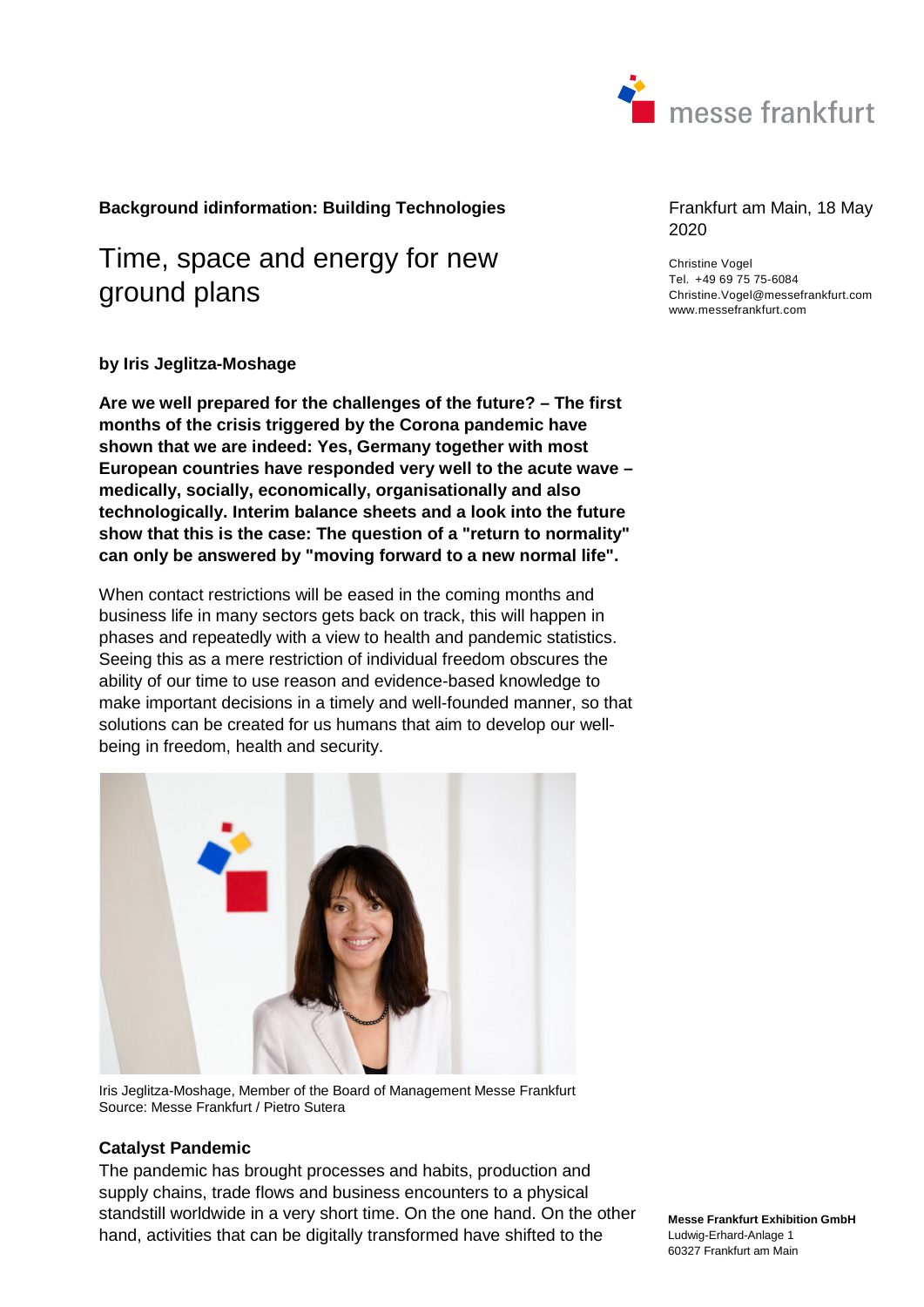distance communication of the Internet: home office, video conferences, virtual business models and contacts are currently bridging what was previously mainly done in analog form. And it works, with increasing acceptance and competence on the part of employers and employees alike. These digital experiences will hardly be a substitute, but they will be a practical and efficient addition to our new work normality. With a similar spirit of optimisation, we can currently take the effects on our energy use with us: The UN weather organisation WMO expects that the corona-induced standstill of many branches of the economy and the sharp decline in mobility will bring about a recovery of the climate, even if only for a short time. For 2020, carbon dioxide emissions could fall by around six percent.

# **Corona learnings**

The pandemic is no substitute for sustainable climate protection. However, its effects teach us that the pace at which economic activity and personal behaviour restarts is a direct consequence of the fact that it will decide whether to return to the old climate damage or to move forward in a differentiated way to a new normality with more climate protection. Politicians are currently planning economic stimulus packages and have the opportunity to link these impulses for overcoming the pandemic with investment incentives for climateneutral products, processes and energies.

# **Tackling the energy revolution – becoming climate-neutral**

Basic industries, construction, transport – these large economic sectors are heavily involved in the implementation of the climate targets up to 2050, and the practical experience gained in the first few months of Corona is a useful reason to bring forward investments that are due anyway. After all, the technologies for generating renewable energies are available and are already making a substantial contribution to the electricity supply, both solar and wind, or are awaiting implementation, such as hybrid power-to-gas technologies for storage. Modern energy management and the connection of various building services engineering trades also already enable the demand-driven consumption of electricity, heat, air and water – in industry, the housing industry and private homes. The rapid innovation cycles in home and building technology, fueled by growing demand for resource-saving and convenient solutions from both commercial and private consumers, promise significant efficiency gains across the board.

The drivers of these future technologies are present at leading international trade fairs such as ISH and Light + Building. ISH is the world's No. 1 meeting place for the water, heating and airconditioning sector and in March 2021 it will be focusing on solutions for the major issues involved in achieving climate protection targets: Digitalisation and networking of energy systems, smart energy management, decentralised energy generation, feed-in and storage from solar power, photovoltaics and e-mobility. And: regenerative energies also include the environmentally friendly new approach of using wood as a fuel – the next ISH will also be "fire and flame" passionate for this technology.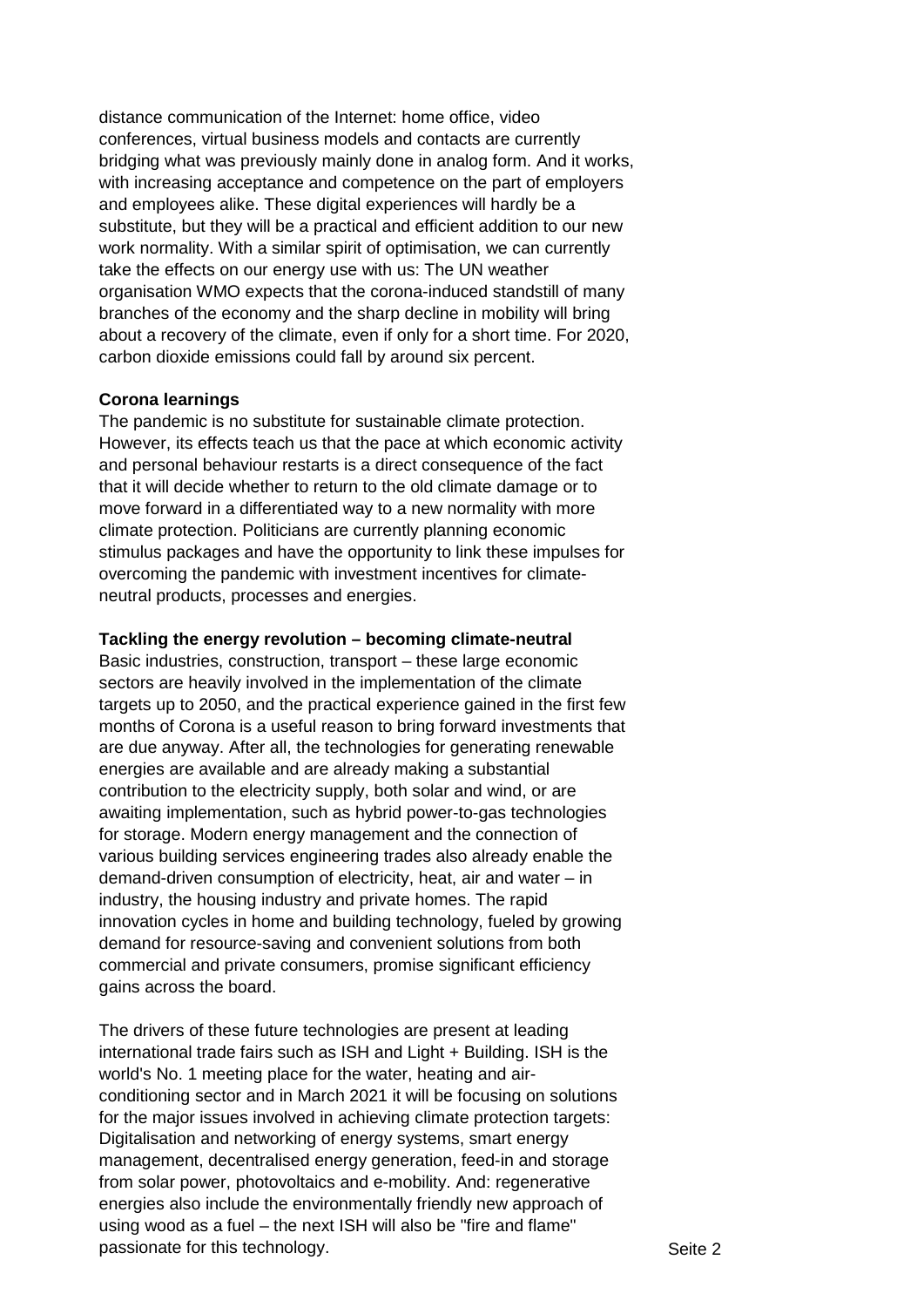

New ground plans for business platforms and contacts of the future Source: Messe Frankfurt

## **New ground plans for the new distance normality**

The new normal life will entail the re-dimensioning of spaces of production, work and encounter in public space. The distance and hygiene requirements imposed by the pandemic regulation will be relevant to future construction and renovation projects, both in terms of construction and building technology. If only the practice of the digital office, which is now being practiced far from the workplace, finds a permanent form, office space can be reduced or made more flexible – between a reduced need for genuine workplaces and larger infrastructures for meetings, workshops, conferences, business encounters and presentations – both locally and internationally. For entrance and traffic areas, architecture, building planning and automation must take new distance and hygiene requirements into account, for example, through visitor guidance and separation, integrated video and access control systems, generously dimensioned retreat and hygiene facilities and the addition of sensor technology for the contact-free control of doors and user interfaces.

At leading trade fairs such as Light + Building, the industries show the future of data-secure connectivity and control of building and security technology. Current topics include the integration of infrared-based video technology in access systems to detect people with elevated body temperature in compliance with data protection regulations. The innovations and adaptations in the existing building stock affect real estate operators and the housing industry to a large extent. For example, innovations in the operation of elevators and escalators will also be rapidly introduced with LED and sensor technology as well as disinfection systems, for example using ultraviolet light.

### **Hygienic design as a must and trend**

The need for hygiene and the associated safety & security for people and infrastructures are the expertise of the participants in the Cleanzone. The trade fair, which meets annually in Frankfurt, shows the innovations for controlling contamination hasards for the entire complex material flow, especially in the cleanroom – and is sure to have important specialist knowledge ready for planners and decisionmakers of building-related projects in autumn 2020. The ISH in March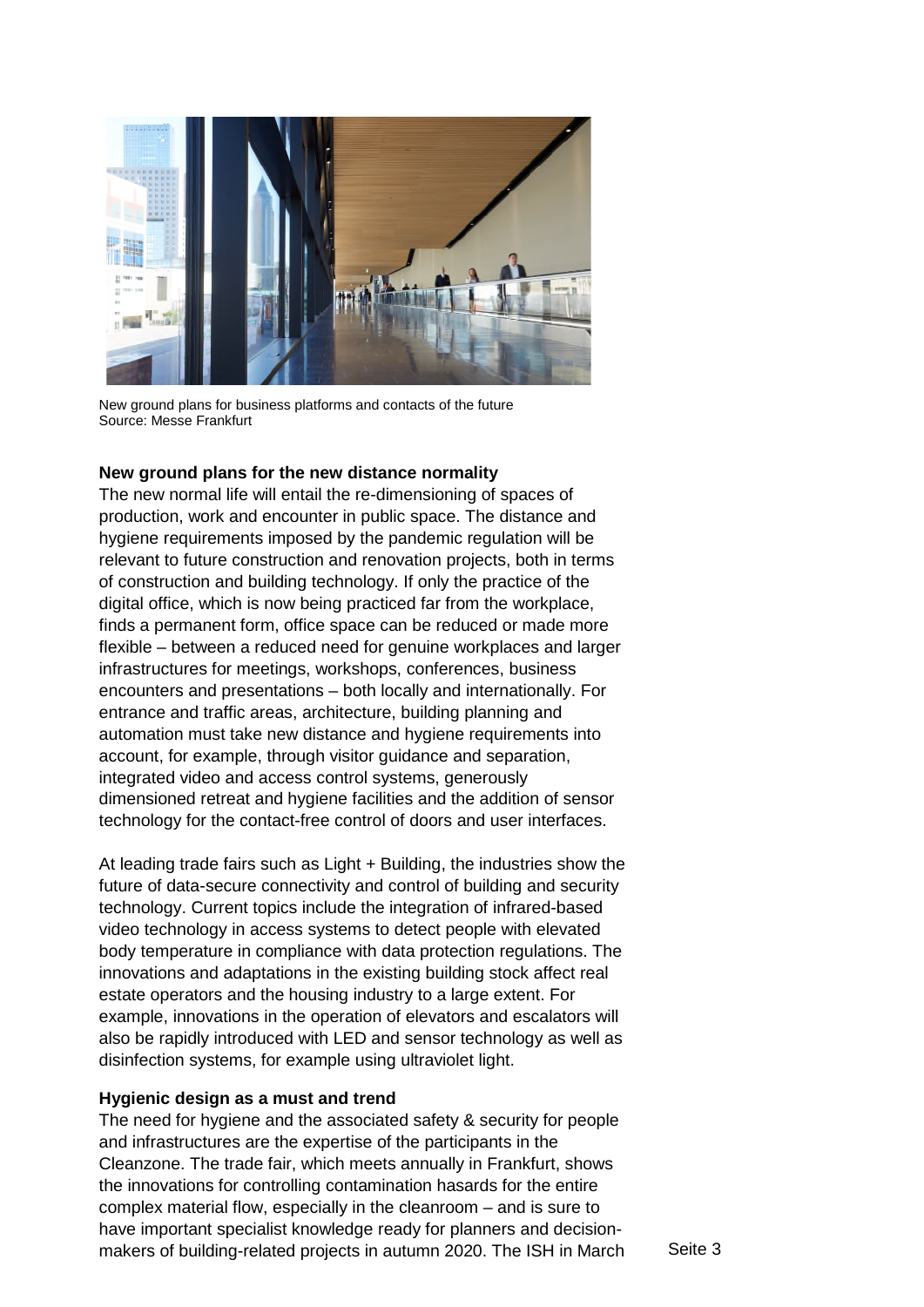2021 will also provide impulses for hygienic design in everyday life, because contact surfaces such as door handles, fittings, work utensils, seats, handles in means of transport, means of payment and even air circulation contribute to the protection of our health when they can be designed, planned, installed and maintained under new hygiene aspects.

# **Engine and model for restarting**

Trade fairs are the relevant business platforms for getting the economy back on track quickly. Messe Frankfurt sees itself as having this responsibility. As the first choice for business encounters – especially under the Corona changed conditions – we stand for the high quality of personal business contacts and the staging of technologies and products. For this communicative, digitally and also during trade fairs, we take the path of optimal security: we have postponed or suspended the major trade fairs requiring international travel and contact activities from the critical phase to 2021. For their normal operation from 2021 and the safety of exhibitors and visitors, we have taken all the necessary conceptual, technical and organisational measures: Qualified, agile distance and hygiene concepts on site as well as hybrid formats that virtually complement the physical trade fair events. We have the space and the expertise to launch the trade fair business 2020+ in a model way for the new start of the industries: our leading trade fairs and innovation forums are the engines of these relevant sectors, which, by overcoming the current pandemic crisis, are helping to sustainably save our civilisation from a climate crisis.

# **Five exhibition musts for pandemic situations:**

- **1.** protect people: Avoid risks.
- 2. seize opportunities: Pursue and promote sustainability goals.
- 3. digitalise and optimise the organisation in a sensible way.
- 4. hybrid offers for exhibitors, visitors and multipliers: supplement physical business platform with virtual formats.
- 5. qualified-agile security on site: Intelligent Distance, Hygienic Design & Operation Security Center (OSC)

# **Sources and further reading:**

Building Technologies: [www.building](http://www.building-technologies.messefrankfurt.com/)[technologies.messefrankfurt.com](http://www.building-technologies.messefrankfurt.com/) Home Office brief survey: [www.bidt.digital](http://www.bidt.digital/) Corona information of Association of the German Trade Fair Industry: [www.auma.de](http://www.auma.de/) Corona study and event barometer: [www.evvc.org](http://www.evvc.org/) Messe Frankfurt UN Global Compact Report and OSC for Safety on site: [www.messefrankfurt.com](http://www.messefrankfurt.com/)